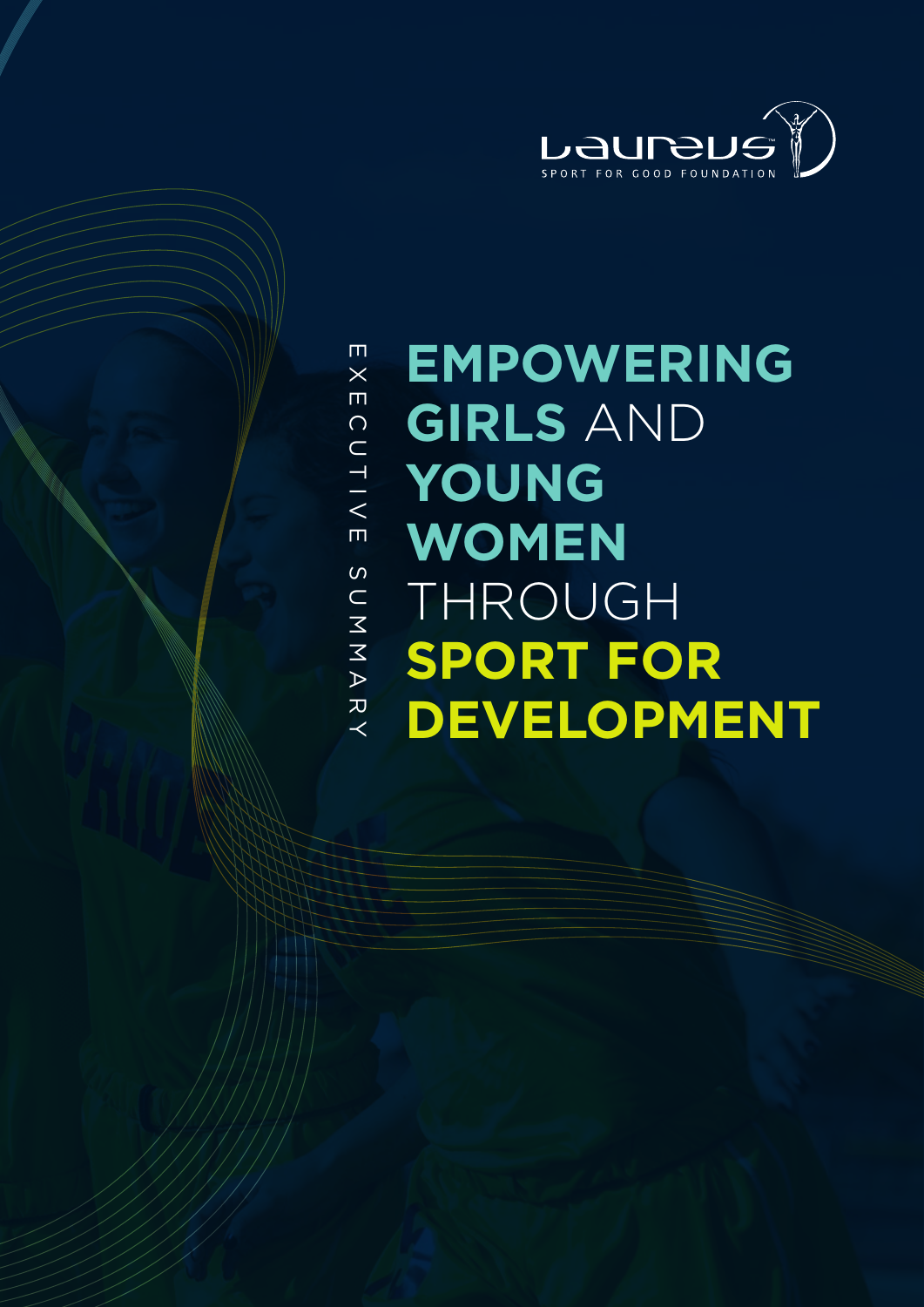Research into the Significance of Female Coaches and Female Leadership in Sport for Development confirms that this is an important part of getting girls and young women actively engaged. Together with community outreach strategies, gender sensitive and adapted program models, and having strategies in place to increase girls and young women's participation, female coaches and female leadership are a critical component for girls and young women's empowerment through sport for development.

The empowerment of adolescent girls and young women (AGYW) through sport has increasingly become a top priority for sport for development (SfD) organizations and funders. Yet, it is not always clear how organizations can improve in this area and what strategies prove most effective. This research explores promising practices through six case studies with organizations from different corners of the world. The aim was to understand how female coaches and female leadership impact the participation and empowerment of girls. These organizations are: Moving the Goalposts in Kilifi, Kenya, Dancing Grounds and Elevate in New Orleans, Louisiana, USA, Slum Soccer in Nagpur, India, Boxgirls in Nairobi, Kenya, and Active Communities Network in Belfast, Northern Ireland.

The objective of this research is to share insights (best practices) and strategies with other organizations that may struggle to engage and support girls in sport. Laureus Sport for Good Foundation identified the need for this research after commissioning a gender review of its grant portfolio in 2016. The review found that very few organizations in the Laureus grantee network, reported on gender-related outcomes. Additionally, there was limited information on how organizations create opportunities for girls in sport, achieve an equitable gender balance within their organization, and develop pathways for female leadership.

This report expounds on key findings and recommendations for organizations prioritizing the empowerment of girls and young women, including: creating opportunities for girls to become leaders, enabling mentorship between girls and women, and employing female leadership and role models in different ways.

#### **What lessons can we learn from Elevate in New Orleans, LA, USA?**

- Preparing kids with the necessary basketball and academic skills to win a college scholarship will give them an opportunity for a better future.
- Sustained and intense support allows male coaches to better understand and support girls over time.
- Female coaches who have played college basketball are important role models for girls to imagine themselves playing college basketball.
- When girls play on the same court as boys and excel in basketball they break the same stereotype.
- Intense and sustained interaction with participants allows coaches to create connecting points that create strong relationships across gender, race, or background.

**?**

**What lessons can we learn from Active Communities Network, Belfast, Northern Ireland?**

- Community outreach to talk to girls about what kind of sports or what kind of activities they want allows you to build a program with higher girl participation.
- Girls often feel uncomfortable playing certain sports that are associated with being masculine, thus, ACN offers diverse sport activities that are requested by girls in the community.
- Financially supporting young women to become certified coaches helps to boost female participation in community sport.
- Female coaches help encourage girls to join the program and become coaches themselves, creating a positive cycle.
- Engaging professional female athletes as Ambassadors to the program inspires girls.



**?**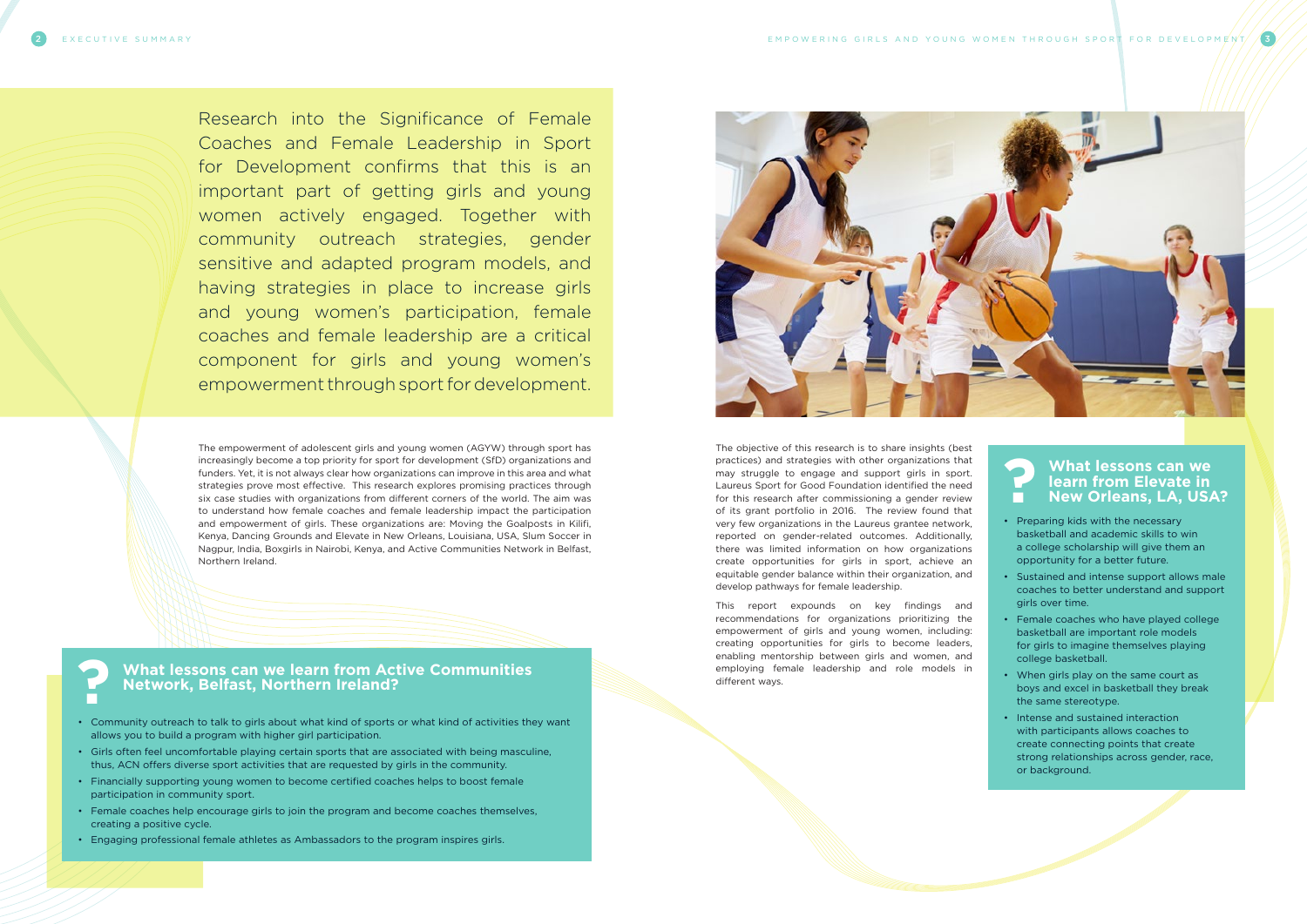The empowerment and development of girls and young women is intrinsically linked to female leadership in coaching and is further reliant upon an organization's management of strategies to increase participation, community outreach, and gender-sensitive and adaptable program models. These four interlinking pillars to success were found across all six organizations, although each organization employed different strategies to achieve these aims.

#### **FEMALE LEADERSHIPS AND COACHES HELP GIRLS SEE BIGGER FUTURES INTERLINKING ELEMENTS ESSENTIAL FOR SUCCESS**

Each of the six organizations studied expressed the importance of female leadership and coaches to getting girls to participate in their program. They also felt that visible female leadership enabled girls to see bigger futures that go beyond the gender barriers they encounter in their communities and daily lives. Each organization addresses the needs of girls in their communities and supports them to overcome the barriers to participation and enjoyment of sport in different ways. For example, Slum Soccer partners with local schools to engage girls in football because it brings a sense of safety and legitimacy in the eyes of parents who may otherwise be reluctant to send their girls to play football.

All of these organizations seek to increase girls' participation because they realize that in order for girls to become leaders, empower themselves and take on pathways to build better futures, they first need to be able to engage with the sport program.



### **What lessons can we learn from Moving The Goalposts in Kilifi, Kenya?**

- Plan activities with the needs and lives of girls in mind. Ask questions such as: where is the pitch? Is it safe? What are the girls' schedules, and can they attend planned activities?
- Open participation to all girls, even those with no experience with sport.
- Public visibility of girls coaching or leading activities helps change community mindsets about gender roles.
- Internal leadership pathways and training for girls is essential to developing leaders.
- Female coaches who are of similar age to their players can be less intimidating and easier for girls to build a connection.





**?**

The four pillars support and reinforce one another; if an organization has strong female management or coaching staff, then girls' participation is more likely to rise, and the program model is more likely to be gender-sensitive from design. Similarly, girls and young women will face a more difficult environment in which to challenge gender stereotypes and barriers that have kept them out of sport in the first place if the program does not address the community attitudes that keep girls out of sport or adapt their program to meet girls' needs.

As the case studies indicate, organizations must take an approach that is both self-reflective and intentional in its design to achieve gender equality and empower girls and women in sport. The four pillars presented above are a good blueprint for organizations to reference when building a program for girls. Female coaches and female leadership are vital to the approach and must be accompanied by engaging communities and families of girls, as well as ensuring that girls have access and pathways to participate in sport.



#### **What lessons can we learn from Slum Soccer in Nagpur, India?**

- Creating a girls-only program (or activities) is essential to engaging girls.
- Creating pathways for girls to become leaders within the organization can contribute to more girls' participation.

- Working with community-trusted institutions, like schools, helps overcome parents' doubts and barriers to allowing girls to participate in programs.
- Regular communication with parents by coaches helps maintain girls' participation.
- If you cannot find female coaches in the community, build pathways for girls and young women within the organization to become coaches.

**?**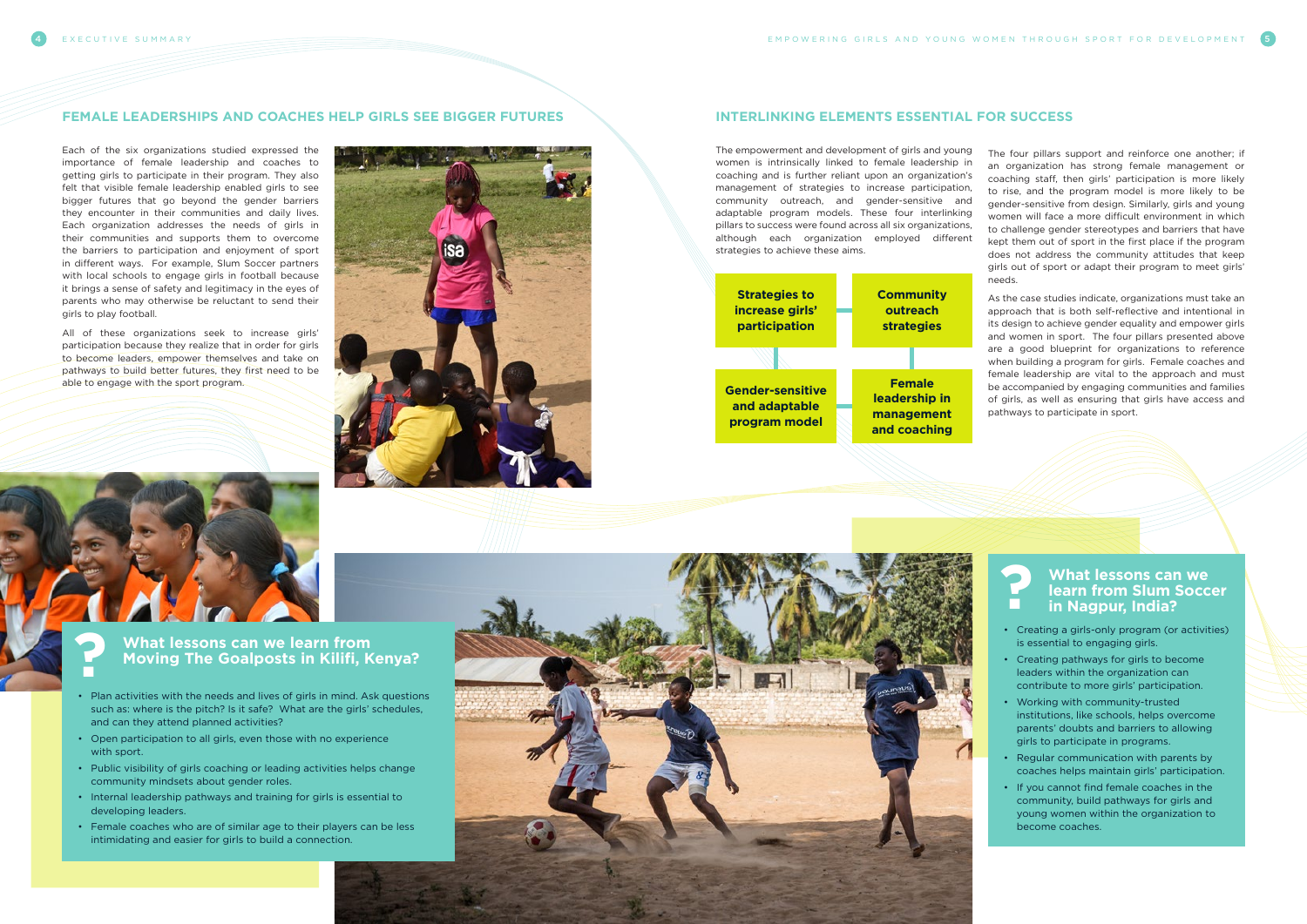#### Ms. Katherine Tomaino,

Senior Manager of Research and Evaluation, Laureus Sport for Good Foundation USA

katherine.tomaino@laureus.com

Ms. Angela Bonora,





Senior Monitoring, Evaluation and Learning Manager, Laureus Sport for Good Foundation

angela.bonora@laureus.com

Dr. Morten Schmidt

Director of Programmes and Grants, Laureus Sport for Good Foundation

morten.schmidt@laureus.com

#### **CONTACT LAUREUS**

#### **Alison Carney:**

An independent consultant, advocate and researcher in sport for development and social change since 2002. Expertise in the gender analysis of sport and development programs, gender inclusive programming, impact evaluation and M&E. Significant experience in developing and implementing M&E systems and tools with projects that use sport for youth empowerment, leadership and education. Experience also includes: curriculum and project development, training of sport coaches, digital storytelling and grant-writing. Emphasis on participatory methods for more sustainable implementation of projects that work with sport for social change.

Researcher and blog writer on topics related to gender, sexuality, inclusion and sport. Has published research in the International Review for the Sociology of Sport and has contributed to the Institute of Development Studies' Toolkit on Sexuality and Social Justice.

*We would like to acknowledge the efforts of Alison Carney (Lead Researcher), Dr. Megan Chewansky (Consulting Researcher) and Jess DiSimone (Contributing Researcher) in conducting this research,*  and we would like to express our gratitude to the six organizations who participated in this study and *who consistently contribute to the positive development of girls and young women around the world:*  Moving the Goalposts in Kilifi, Kenya, Dancing Grounds and Elevate in New Orleans, Louisiana, USA, Slum Soccer in Nagpur, India, Boxgirls in Nairobi, Kenya, and Active Communities Network in Belfast, Northern Ireland.

#### **ASK THE GIRLS**

In order to increase young women and girls' participation and empowerment through sport, the research supports the following recommendations for organizations:



At Laureus Sport for Good Foundation we believe that sport for development is an essential tool that can help empower young women and girls living across varied social contexts. It is our hope that this research will support more sport for development organizations in their engagement of young women and girls and that this engagement will contribute to our mission of ending violence, discrimination and disadvantage around the world. We invite you to read the full report here: https://www.laureus.com/sites/default/files/sfg\_report.pdf

Ask the girls in your program why they think other girls do not join, be open to amending your program based on their responses

Reflect on how many female coaches you have in your program and create opportunities for more

Identify female leadership and encourage and support it at every level of the organization

#### **What lessons can we learn from Boxgirls in Nairobi, Kenya? ?**

- A flexible program model that can be amended to fit the needs of local girls leads to better supporting girls in the community.
- Leadership pathways that provide young women with income, albeit small, help keep them involved in the program so that they do not have to find work elsewhere.
- Showing the positive outcomes of girls' boxing breaks gender stereotypes in the community.
- Professional female boxers are important role models for girls, especially coaches they know who are also professional boxers.
- Female leadership of staff creates a supportive environment for younger female coaches and staff members.

## **What lessons can we learn from Dancing Grounds in New Orleans, LA, USA? ?**

- Providing gender training for staff increases awareness about inequalities and potential barriers for girls.
- Hiring female teachers and staff members who are also professional dancers provides girls with important role models.
- It is easier for teachers to achieve safe spaces for self-expression for adolescent girls in girl-only classes.
- Making classes accessible in the neighborhood where young people live helps facilitate inclusive participation.
- Dance itself, as a sport activity, challenges the heteronormative masculinity that dominates more traditional sports like football.